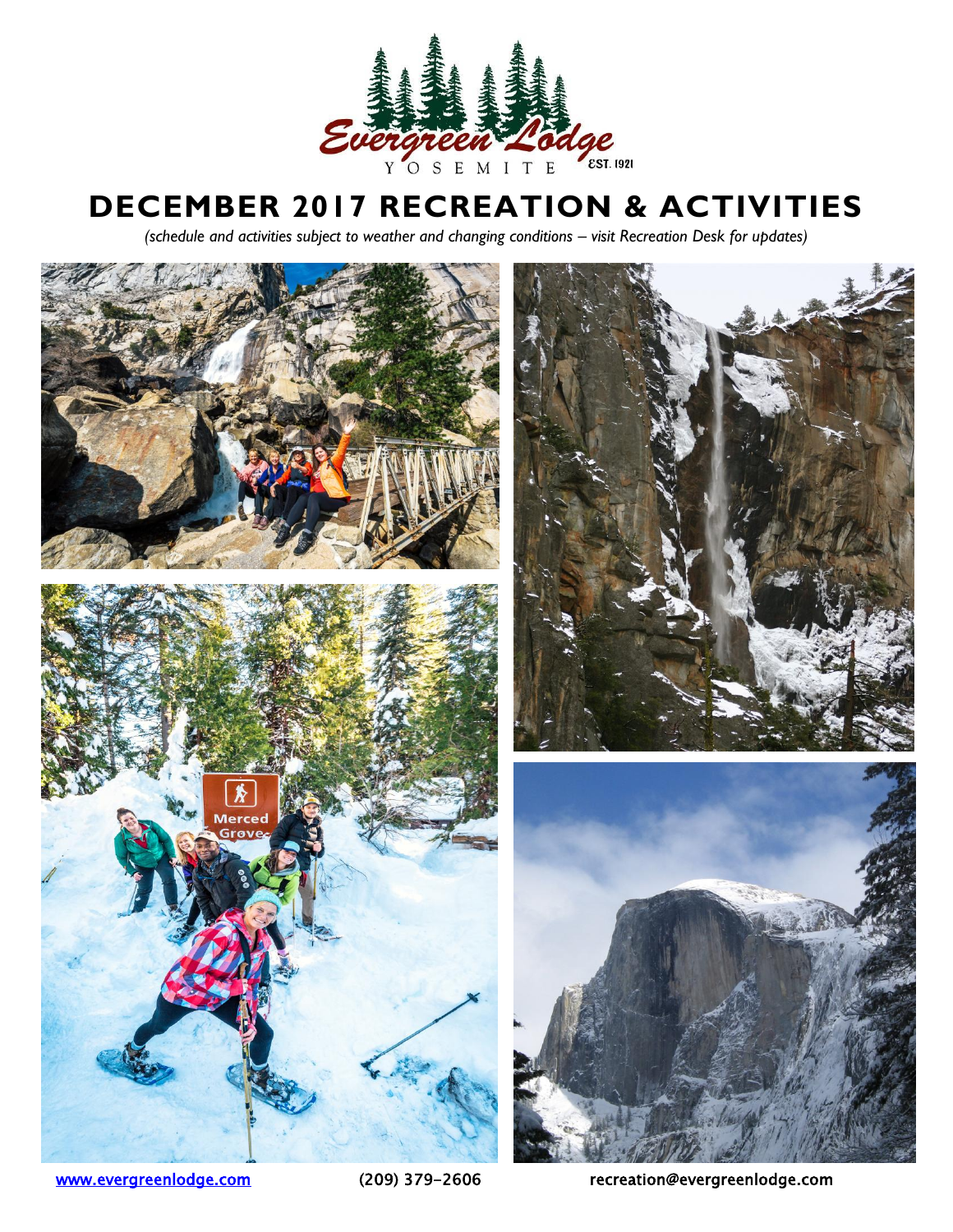# GUIDED RECREATION



## **TOURING & HIKING**













## **'Range of Light' Yosemite Valley Naturalist Tour**

Have an incredible day exploring the many wonders of Yosemite National Park while learning about the natural processes that sculpted this landscape and the people who shaped its legacy. This half day tour showcases breathtaking vistas, short walks through serene meadows and explores the many iconic landmarks of Yosemite Valley as your naturalist guide discusses the history of the park. *Reservations recommended, 9am-3pm, \$105 per adult, \$65 per youth (4-12)*

## **Giant Sequoia Guided Hike or Snowshoe**

Experience the beauty of a snow-covered Yosemite and the majesty of the Giant Sequoias on this 3-mile round trip hike or snowshoe adventure. The stunning contrast of white snow against the reddish bark of the sequoias, the largest living species on earth, is like nothing you have ever seen. Our guides will share knowledge about the Park and the sequoias, and will help make sure your experience is fun and inspiring!

*Reservations recommended, 9am-1:30pm, \$80 per adults, \$65 per youth (8-12)* 

## **'Wonders of Yosemite' Naturalist Hike and Tour**

This two-in-one offers an unparalleled Yosemite experience, from a 3-mile hike or snowshoe into the grandeur of a Giant Sequoia grove to the dramatic beauty of Yosemite Valley and its stunning panorama views, ensuring you see the sites that made us a National Park.

Reservations recommended*, 9am-5:30pm, \$135 per adult, \$85 per youth (8-12)*

## **Yosemite Valley Stagecoach Naturalist Hike**

Come see Yosemite Valley at its wintertime finest with this combination Valley tour and guided hike along an abandoned stagecoach route to one of Yosemite's most spectacular, historic and least known vistas! We'll visit the Valley's most famous vistas and enjoy a variety of stops along the way.

*Reservations recommended, 9:30am-5pm, \$125 per adult, \$80 per youth (8-12)*

## **Hetch Hetchy Wapama Falls Naturalist Hike**

Explore Yosemite's hidden gem. Hetch Hetchy is a dramatic, crowd-free jewel – a smaller version of Yosemite Valley, complete with domes, waterfalls and an idyllic, serene feel. You'll learn about Hetch Hetchy's long and storied history on our gentle hike among granite domes, creeks and small meadows to beautiful 1,000-foot Wapama Falls, with its two-tiered falls tumbling into the Hetch Hetchy Reservoir. *Reservations recommended, 10am-2:30pm, \$80 per adult, \$50 per youth (8-12)*

## **Sierra Sunset Hike or Snowshoe** (Available after December 15th)

Experience the best of our 'home' area, as we hike or snowshoe through secluded old growth forest in search of our forest friends that emerge at twilight. Bring your camera to capture the winter beauty, wildlife and mesmerizing light at sunset and twilight on this 3 ½ mile walk. Dress warmly; headlamps and cocoa are provided for the walk back to the Lodge.

*Reservations recommended, times vary, \$45 adults, \$25 youth (8-12)*

**\*\*AVAILABILITY OF SNOWSHOEING IS SUBJECT TO SNOW CONDITIONS\*\***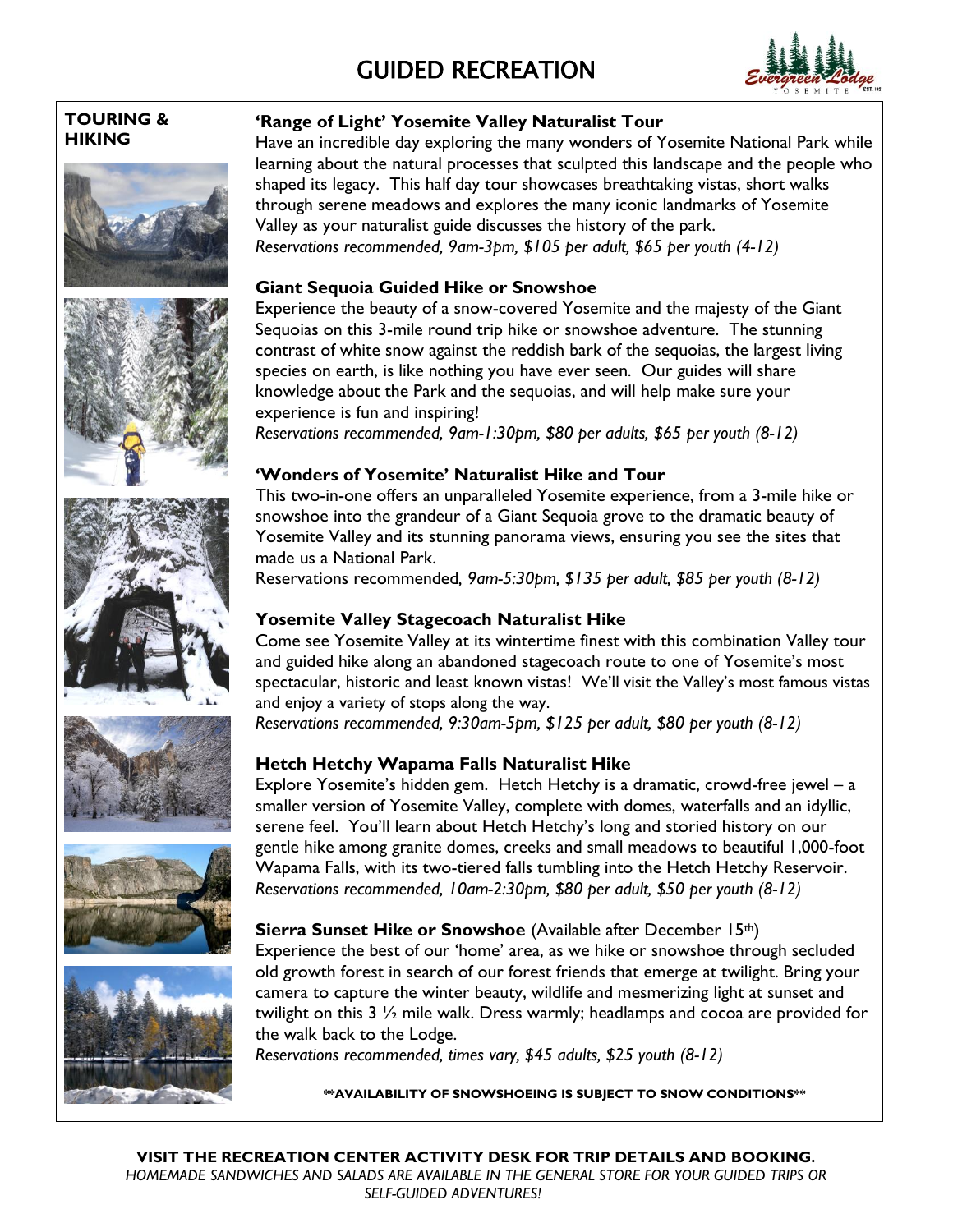# GUIDED RECREATION & WELLNESS





**SUNSETS Sunset Vista Happy Hour Tour** (Available through December 15<sup>th</sup>) Join us for this popular two-hour happy hour to view the sun setting over the Tuolumne River Canyon. We provide chairs, a glass of wine (or soda) and tasty snacks for you to enjoy while you savor the serenity.

*Departure time varies see Rec Desk for details, \$45 per adult, \$25 per youth (12 and under)* 



After a hard day of play in the great outdoors, enjoy an indulgent full body massage by our certified massage therapist, who offers a blend of traditional European modalities as well as deep tissue massage, pregnancy massage, hand/foot/scalp massage, reflexology massage, and stretching.

*Advance reservation required. 25, 50 and 80 minute sessions available. Visit Recreation Desk for availability and details.*

## **PHOTO TOURS Full Day Photo Workshops & Half Day Photo Shoots**



Join professional photographer, biologist and naturalist Robb Hirsch on a private customized photography expedition. A variety of trips are available based on the goals and abilities of the participant(s).

*Private Photo Tours prices start at \$330 for a Half Day & \$565 for a Full Day. Advance reservation required, visit the Recreation Desk for details.*

## **RENTALS, ETC.**



- **[Snowshoes](http://www.evergreenlodge.com/rentalsanddayuse.html)**, **Snow Gaiters and Trekking Pole Rentals**
- **Child Carrier Backpacks and [Mountain Stroller Rentals](http://www.evergreenlodge.com/rentalsanddayuse.html)**
- **Daypacks and [GPS Device Rentals](http://www.evergreenlodge.com/rentalsanddayuse.html)**
- **[Portable DVD Player Rentals](http://www.evergreenlodge.com/rentalsanddayuse.html)**
- **Onsite Geocaching Circuit and Nature Trail**

### **BANDS & EVENTS**



- **During the Holidays, see "2017 Christmas Activity Guide" and "2017 New Year's Activity Guide" for more exciting events!**
- **12/24 Christmas Eve Holiday Carols with Sequoia:** *5:30-8:30pm, Recreation Center*

 **12/31 NYE Party with Sam Ravenna:** 9:30pm-Late, Tuolumne Hall. Blending ingredients of electro funk, hip-hop and classic and modern soul, Ravenna pulls together an all-star band consisting of players from some of the best touring acts in the country.